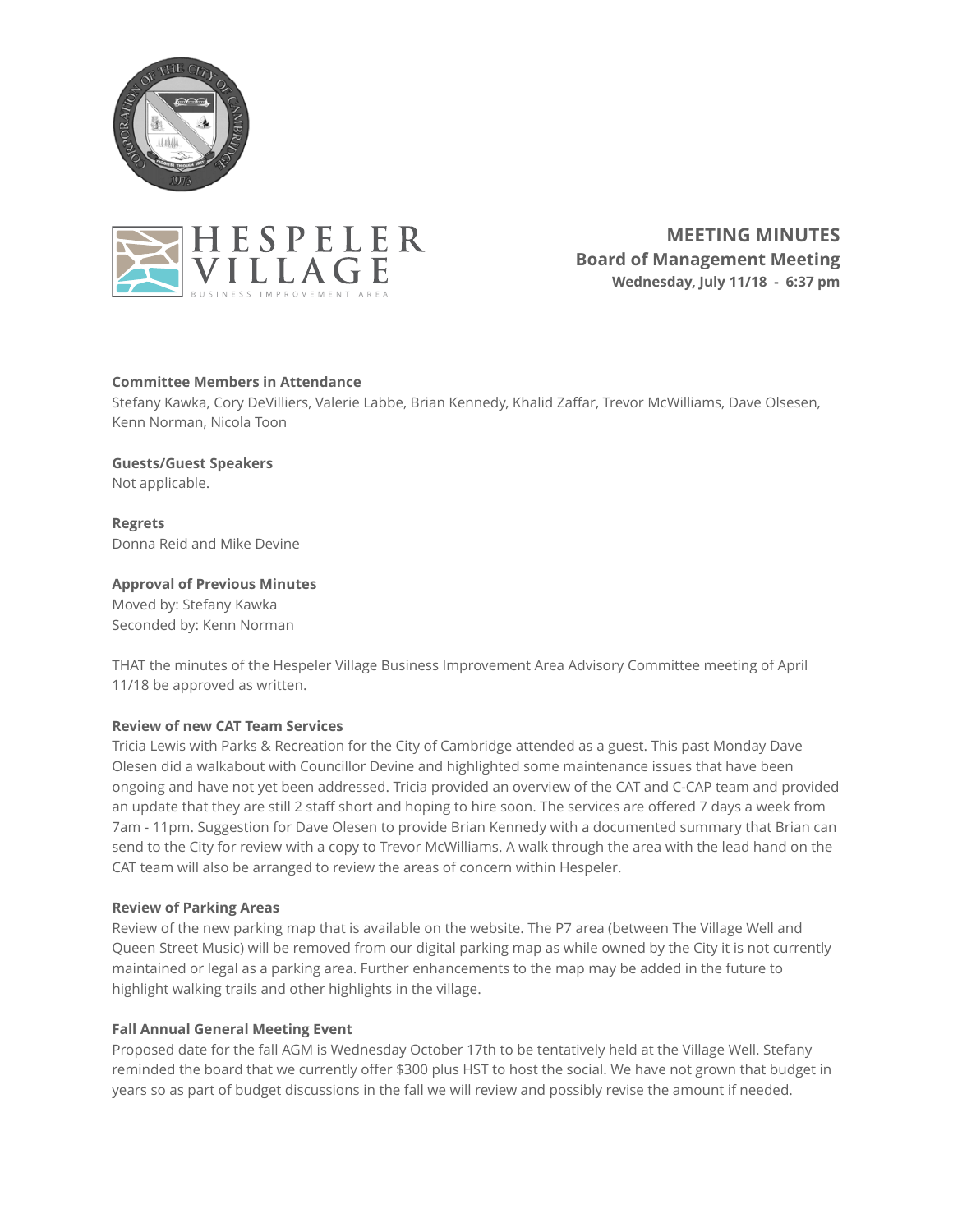### **Gazebo Lights on Guelph Avenue & Milling Road**

Holiday lights are still in the gazebo and may need to be replaced/updated. Discussion about having more modern lighting year round to highlight the gazebo and river. Possibly clean up that area and stain the wood as well. This work may possibly be included as part of the Back to the River campaign and streetscape plan for Milling Road which is in preliminary review with the City. Further discussion needed to finalize next steps.

# **BIA Board Election**

With the fall Annual General Meeting, information must be provided to the general membership and a list of nominees prepared. Each board member should fill out a form to be provided by Brian if they wish to selfnominate and continue to volunteer on the BIA. There is also still a vacant position available as well. Election must be announced 30 days prior to AGM so Brian will include details in the next newsletter.

# **Fall Pumpkin Walk**

Suggestion by Nicola to have a pumpkin walk in October over by Jacob's Landing. Can be sponsored by local businesses. It has been done in other areas and would be another way to highlight the trails by Jacob's Landing. Nicola to look into this and provide an update.

# **Event Updates & Review**

Brian provided a review of the current events and sponsorship requests.

- 1. *Hespeler Village Market* did not submit an event sponsorship. They seem to be self-sufficient at this time and do not require financial assistance. We can possibly update their banner that spans the street. There is a city by-law around the size, material and shape. Can be discussed again at a future date.
- 2. *Graffiti Jam* positive feedback on this event. Dave has volunteered to help at next year's event to assist with structure, signage and permits if the event is held again next year.
- 3. *Hespeler Village Music Festival* very successful event this year. Great crowds and excellent weather. The bike parking that was a new offering this year was popular and brought more visitors in from Kitchener and surrounding areas who also participated in the sidewalk sale in the core.
- 4. *Queen Street Sidewalk Sale* some Queen Street businesses held a sidewalk sale this past weekend during the Hespeler Music Festival. The Music Festival organizers and the BIA were not aware and therefore not able to promote the event. Brian to reach out to the organizer of the sidewalk sale event to suggest that the BIA and Festival organizers be made aware of future sidewalk sale events so we can help promote them. Brian will also confirm that proper city permits were in place and/or provide guidance around how to submit for a street permit. Overall the sidewalk sale seemed to be very successful and businesses commented that they saw more traffic.
- 5. *Fashion History Museum Tea & Tango Event* will be held on Saturday Sept. 15th at the Fashion History Museum. Kenn will send something to the group as awareness and will also send in an event sponsorship request.

# **Hespeler Village Corner Sign**

No timeline updates at this time. Hydro has been delayed and is now expected to be finished at end of August. Sign installation is on hold until the hydro portion is finished.

# **Galt BIA Position**

Brian announced that he has officially taken over as Manager for the Galt BIA. He may be helping Preston with their marketing and advertising as well. This may provide more future opportunities for all three BIA's to work together at times and to share ideas, events and work more collaboratively.